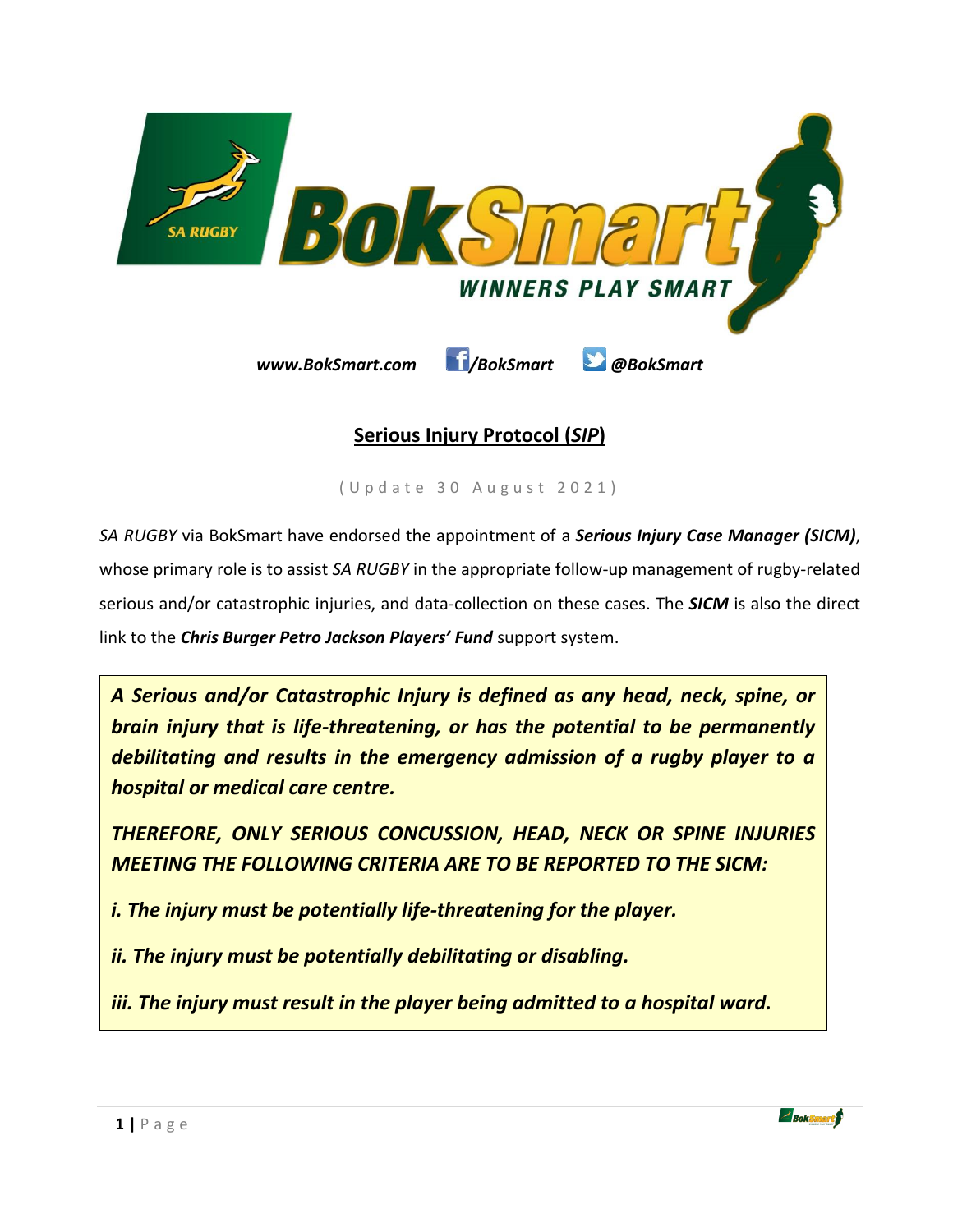The nearest and most suitable hospital or medical facility (*i.e., private or state hospital*) must be determined by the school or club's emergency action plan, and the player's medical aid status.

The club or school must identify and have present at the field a *Responsible Person* to take charge of managing the situation. *Responsible Person* for the purposes hereof, means, in order of seniority, a sports physician, medical doctor, emergency care personnel, physiotherapist, biokineticist, rugby medic, first aider, coach, referee, and manager.

Where an Emergency Medical Services (EMS) provider *is not present* at the field, the duties of the *Responsible Person* are outlined in 1 below.

Where an EMS provider *is present* at the field, the *Responsible Person* will oversee the duties of the EMS provider in 2 below.

In the event of a Serious and/or Catastrophic Injury during a rugby match or practice at a club or school where:

#### 1. Emergency Medical Services *are not present* at the field.

The *Responsible Person* must:

- 1.1 provide on-site and appropriate medical care of the injured player, or if he/she is not qualified to do so, a suitably qualified person in attendance must do so.
- 1.2 immediately alert the '*BokSmart Spineline*' call centre on phone number **0800 678 678** which is linked to the Emergency Service provider, *ER24*.



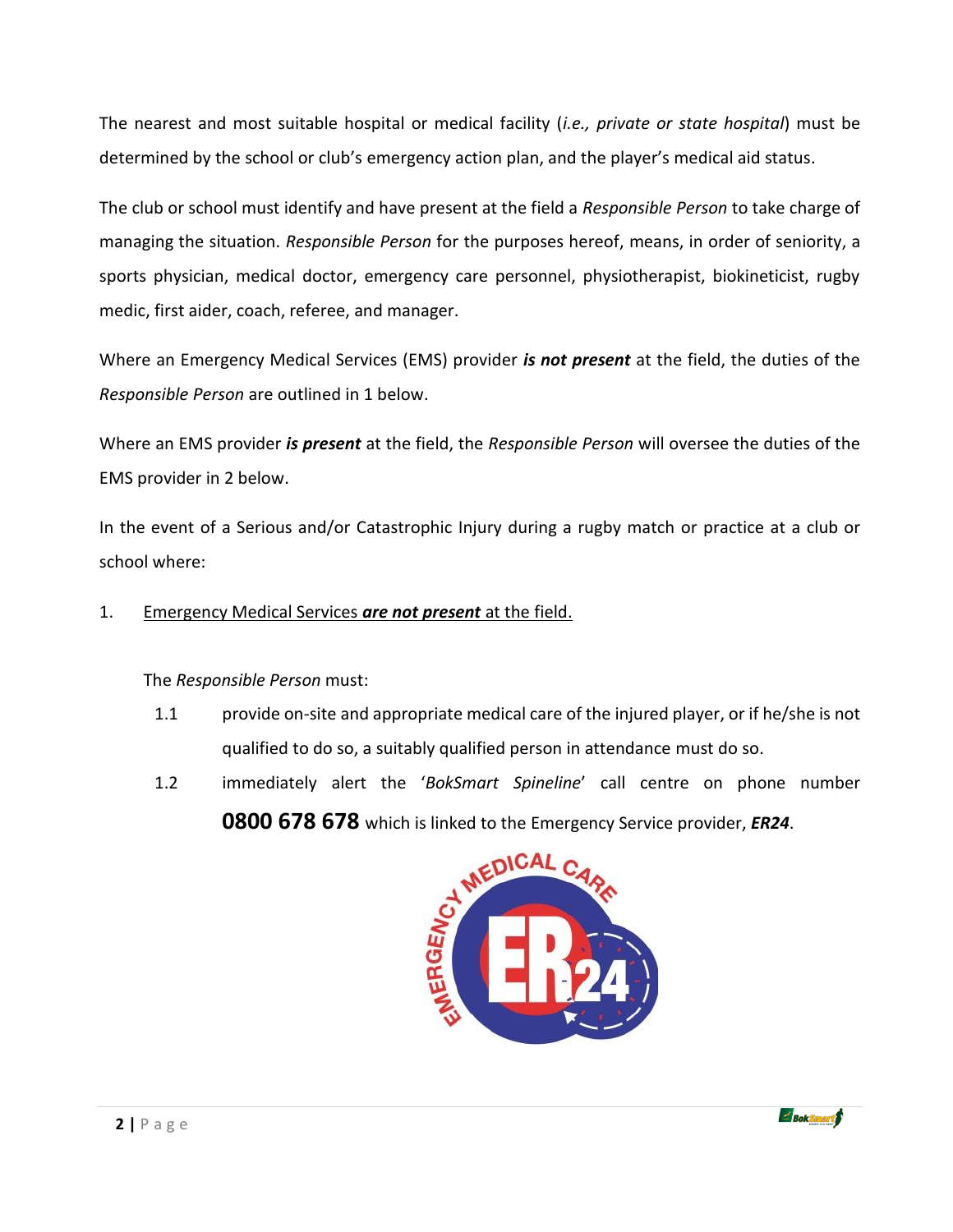- 1.3 ensure that an appropriate emergency response team has been dispatched to the venue via the '*BokSmart Spineline*' process, i.e., an ambulance. Alternatively, this does not always have to be *ER24*; they might be further away and delay timely transport and access to treatment.
- 1.4 oversee the transportation of the injured player to the hospital or medical facility, if so required.
- 1.5 record and collate to the best of his/her ability the injury details, and the personal details of anyone associated with the injury, including witness reports if any are available.
- 1.6 notify the next of kin, unless in the case of a fatality, whereby he/she must contact the police, who will perform this task.
- 1.7 notify the *SICM* by completing the 'Serious Injury Report' form and e-mail or fax it within 48 hours to the *SICM* (Mrs. Gail Baerecke – Cell: 0728903538, e-mail: [manager@playersfund.org.za,](mailto:manager@playersfund.org.za) fax: 021 659 5653).

### 2. Emergency Medical Services *are present* at the field.

- 2.1 The *Responsible Person*/EMS provider must provide on-site and appropriate medical care of the injured player.
- 2.2 The *Responsible Person*/EMS provider must contact the '*BokSmart Spineline*' number immediately and log the event with *ER24*.
- 2.3 Should the Emergency Medical Service (EMS) provider not have appropriate transportation available at the venue, they must request or dispatch an appropriate emergency response team to the venue, e.g., an ambulance. This does not always have to be *ER24*; they might be further away and delay timely transport and access to treatment.
- 2.4 If so required, the player must be transported to the nearest and most suitable hospital or medical facility.

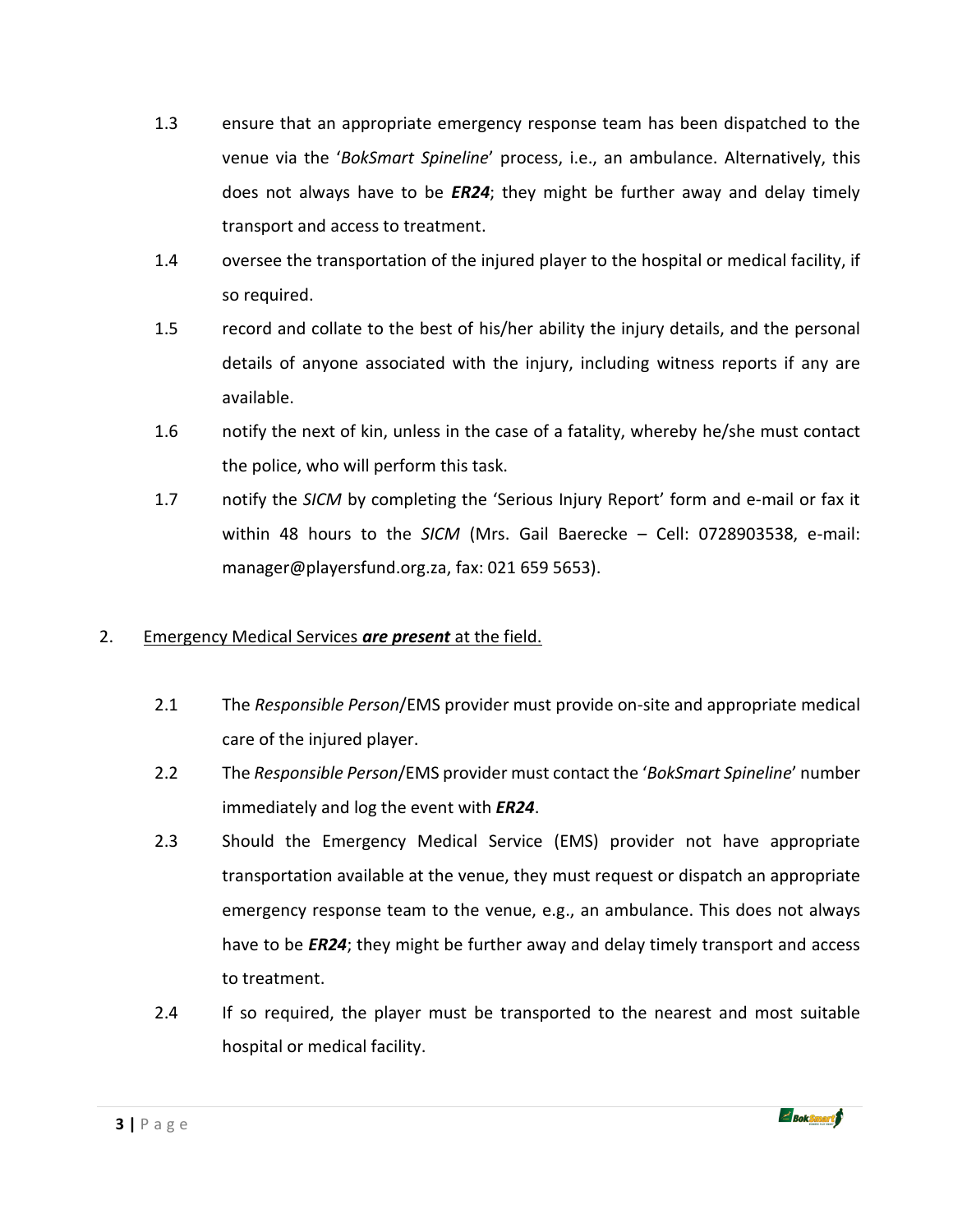- 2.5 The *Responsible Person*/EMS provider must record and collate to the best of their abilities the injury details, and the personal details of anyone associated with the injury, including witness reports if any are available.
- 2.6 The *Responsible Person*/EMS provider must notify the next of kin, unless in the case of a fatality, whereby they must contact the police, who will perform this task.
- 2.7 The *Responsible Person*/EMS provider must notify the *SICM* of the incident by completing the 'Serious Injury Report' form and e-mail or fax it within 48 hours to the *SICM* (Mrs. Gail Baerecke – Cell: 0728903538, e-mail: [manager@playersfund.org.za,](mailto:manager@playersfund.org.za) fax: 021 659 5653)

# **3.** *SICM* **Responsibilities**

- 3.1 The *SICM*, on receipt of the 'Serious Injury Report' form as in 1.7 and 2.7, and where the case meets the *Serious and/or Catastrophic Injury* criteria defined above, must notify, and send copies thereof to:
	- 3.1.1 SA RUGBY's Senior Manager: Medical
	- 3.1.2 SA RUGBY's Senior Manager: Rugby Safety
	- 3.1.3 The CEO of the relevant Provincial Union.
- 3.2 The *SICM*, where able to, will remain in frequent contact with the hospital or medical facility to which the injured player has been transported.
- 3.3 The *SICM* will identify a singular point of contact within the club, school, or team to keep updated on the situation.
- 3.4 Depending on the severity of the injury, and as the situation requires, and where able, the *SICM* will visit the patient, to:
	- 3.4.1 Monitor and, if required and where possible, influence the level of care provided, and link the player and his/her family up to the *Chris Burger Petro Jackson Players' Fund* support system.
	- 3.4.2 Complete a follow-up questionnaire, where possible, with the player and his/her family in conjunction with the Provincial Rugby Union involved.

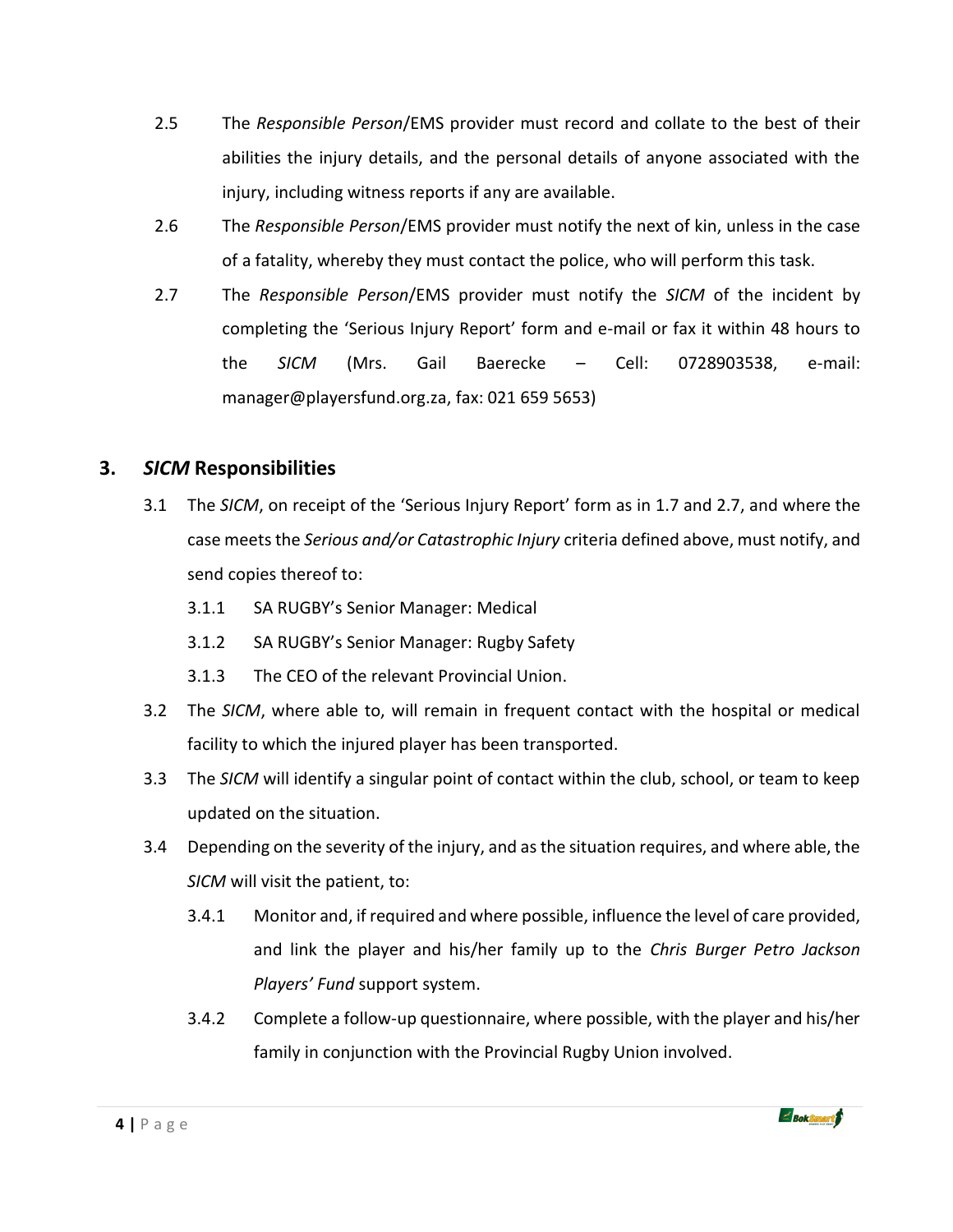- 3.4.3 Submit a report to:
	- 3.4.3.1 *SA RUGBY*'s Senior Manager: Medical
	- 3.4.3.2 *SA RUGBY*'s Senior Manager: Rugby Safety
	- 3.4.3.3 The Chairman of the *Chris Burger Petro Jackson Players' Fund*
- 3.5 The *SICM* will provide the link between the relevant club, school or team, and the *Chris Burger Petro Jackson Players' Fund* and *SA RUGBY*.
- 3.6 The *SICM* will provide additional support and advice to the relevant player, family, school, or club where needed, and where able to do so.
- 3.7 Information will only be supplied to those parties, who need to be made aware of the injury, in line with POPIA compliance.

*Please note that the BokSmart Serious Injury Case Manager or SICM number is NOT an emergency helpline. The SICM number is simply there for notifying the SICM of the Serious or Catastrophic Head, Neck, or Spine injury, once it has already happened. When asked to do so, simply leave a short message and your contact details, and log the incident.* 

### **4. Provincial Union's responsibilities**

- 4.1 The CEO of the Provincial Union once made aware of the incident via the *SICM* as in 3.1 above or otherwise, should confirm knowledge of the injury and contact *SA RUGBY*'s Senior Manager: Medical, and *SA RUGBY*'s Senior Manager: Rugby Safety, in this regard.
- 4.2 Has to participate and assist with any follow-up investigation or inquiry regarding the incident.
- 4.3 Where possible arrange hospital visits for the patient, which may include Provincial team players.
- 4.4 Assist the club, school, or team in any fund-raising initiative that might arise, if applicable.